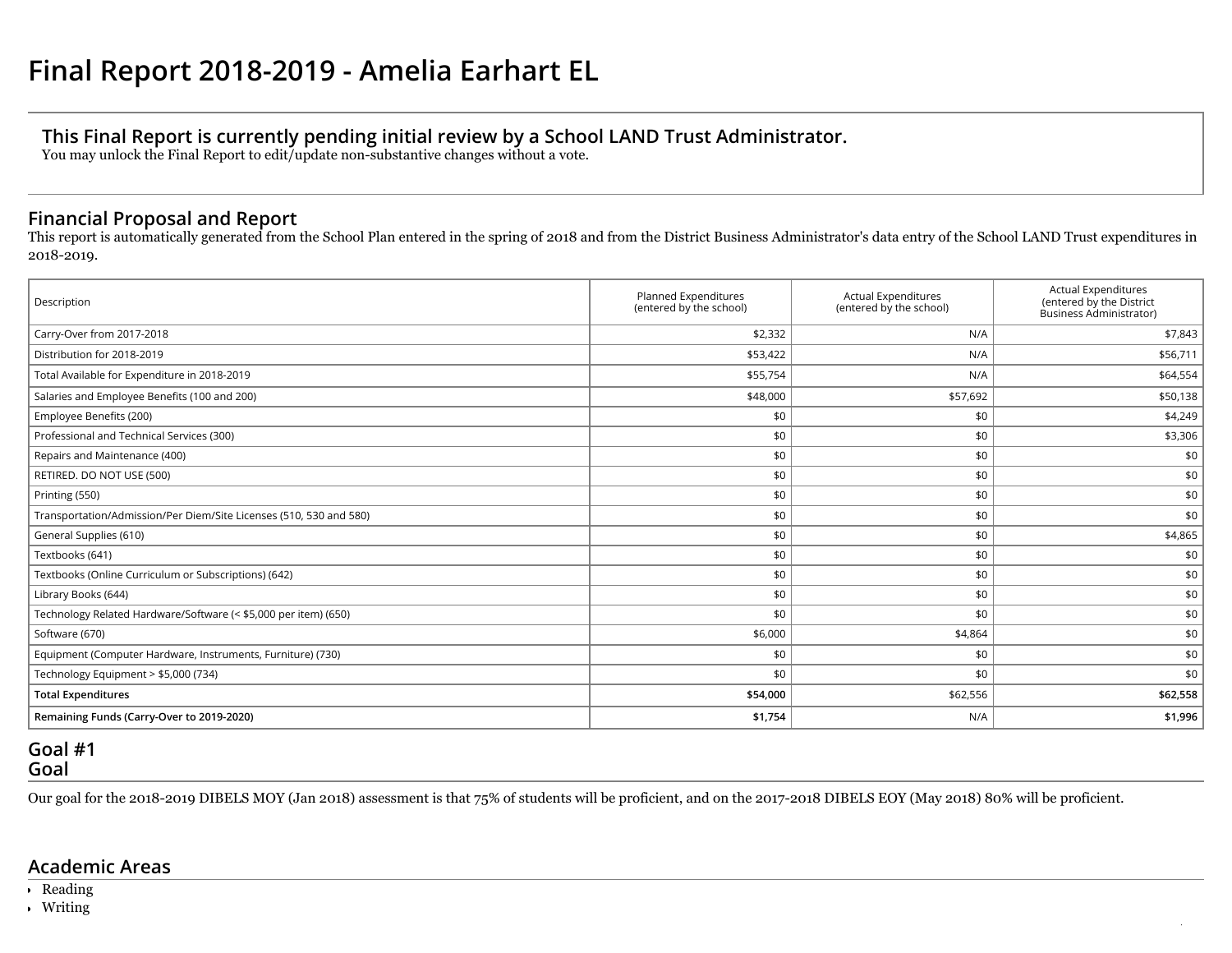### **Measurements**

#### **This is the measurement identified in the plan to determine if the goal was reached.**

DIBELS

2017-2018 BOY = 54%, MOY = 69%, EOY = (TBD May 2018) 2016-2017 BOY = 57%, MOY = 64%, EOY = 64%

#### **Please show the before and after measurements and how academic performance was improved.**

2018-2019

BOY - 61% MOY - 67% EOY - 70%

### **Action Plan Steps**

#### **This is the Action Plan Steps identified in the plan to reach the goal.**

Amelia Earhart Elementary's School Community Council and school personnel have worked closely together to determine the greatest academic needs for this school year and how the School LAND Trust money can best meet those needs. After reviewing our current progress we are using these funds to support reading, math, and writing by providing support to students through small group instruction, with the help of paraprofessionals. In reading and writing, these paraprofessionals will help by providing targeted instruction instead of students working independently while their teacher works with small guided reading groups. In this way, we feel that we are most effectively using the students time. Paraprofessionals receive training and work under the direction of our Title 1 Coordinator. They use research-based programs ,such as 95%, Wonder Works, and SPIRE, that are targeted to meet the needs of students based on how they do on reading screeners such as DIBELS. In addition, these paraprofessionals can work with other students who may need less intense help, but still need review or re-teaching on specific skills within the big 5 reading components. In addition, we will be purchasing STAR Reading Assessment, about \$3,000 that allows for an efficient and effective measure takes about 20-30 min and shows a strong correlate with SAGE. This Data provides additional progress monitoring along the way to make sure that the interventions we are using are working.

#### **Please explain how the action plan was implemented to reach this goal.**

It was implemented as planned.

### **Expenditures**

| Category                                     | Description                                                                         | <b>Estimated Cost</b> | <b>Actual Cost</b> | <b>Actual Use</b> |
|----------------------------------------------|-------------------------------------------------------------------------------------|-----------------------|--------------------|-------------------|
| Salaries and Employee Benefits (100 and 200) | Paraprofessionals to help with differentiated instruction                           | \$29,000              | \$33.846           | As planned.       |
| Software (670)                               | Assessment Softwared to help with differentiated instrution and measuring progress. | \$3,000               | \$2,432            | As planned.       |
|                                              | Total:                                                                              | \$32,000              | \$36,278           |                   |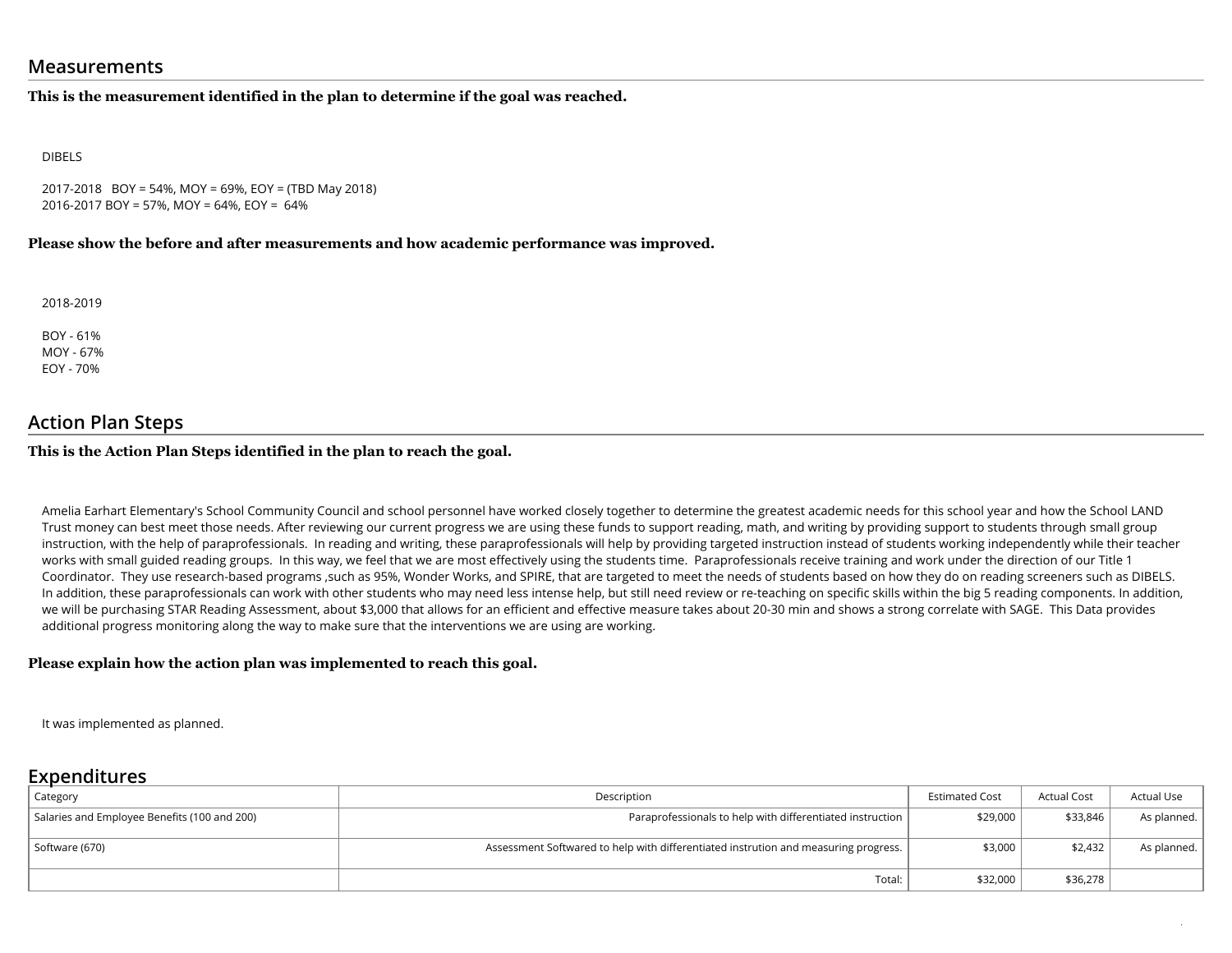Our Goal for math is for 50% of our students to be proficient on the 2018 Math Sage assessment.

### **Academic Areas**

Mathematics

#### **Measurements**

**This is the measurement identified in the plan to determine if the goal was reached.**

SAGE 2017 44.6%

**Please show the before and after measurements and how academic performance was improved.**

RISE Math Score for 2019: 46%

### **Action Plan Steps**

#### **This is the Action Plan Steps identified in the plan to reach the goal.**

Amelia Earhart Elementary's School Community Council and school personnel have worked closely together to determine the greatest academic needs for this school year and how the School LAND Trust money can best meet those needs. After this review, we have decided that the use of paraprofessionals during differentiated math instruction is what will make the most difference with student learning. These aides work with students who are on or above grade level, so as to allow teachers to work with the students who are below grade level and need interventions and remediation on specific math skills. In addition, we will be purchasing STAR Math Assessment, about \$3,000 that allows for an efficient and effective measure takes about 20-30 min and shows a strong correlate with SAGE. This Data provides additional progress monitoring along the way to make sure that the interventions we are using are working.

#### **Please explain how the action plan was implemented to reach this goal.**

As Planned.

## **Expenditures**

| Category                                     | Description                                                                                 | <b>Estimated Cost</b> | <b>Actual Cost</b> | Actual Use |
|----------------------------------------------|---------------------------------------------------------------------------------------------|-----------------------|--------------------|------------|
| Salaries and Employee Benefits (100 and 200) | Paraprofessionals to help with math differentiated instruction.                             |                       | \$23,846           | As planned |
| Software (670)                               | Math assessement software to facilitate differentiated instruction and progress monitoring. | \$3,000               | \$2,432            | As planned |
|                                              | Total:                                                                                      | \$22,000              | \$26,278           |            |